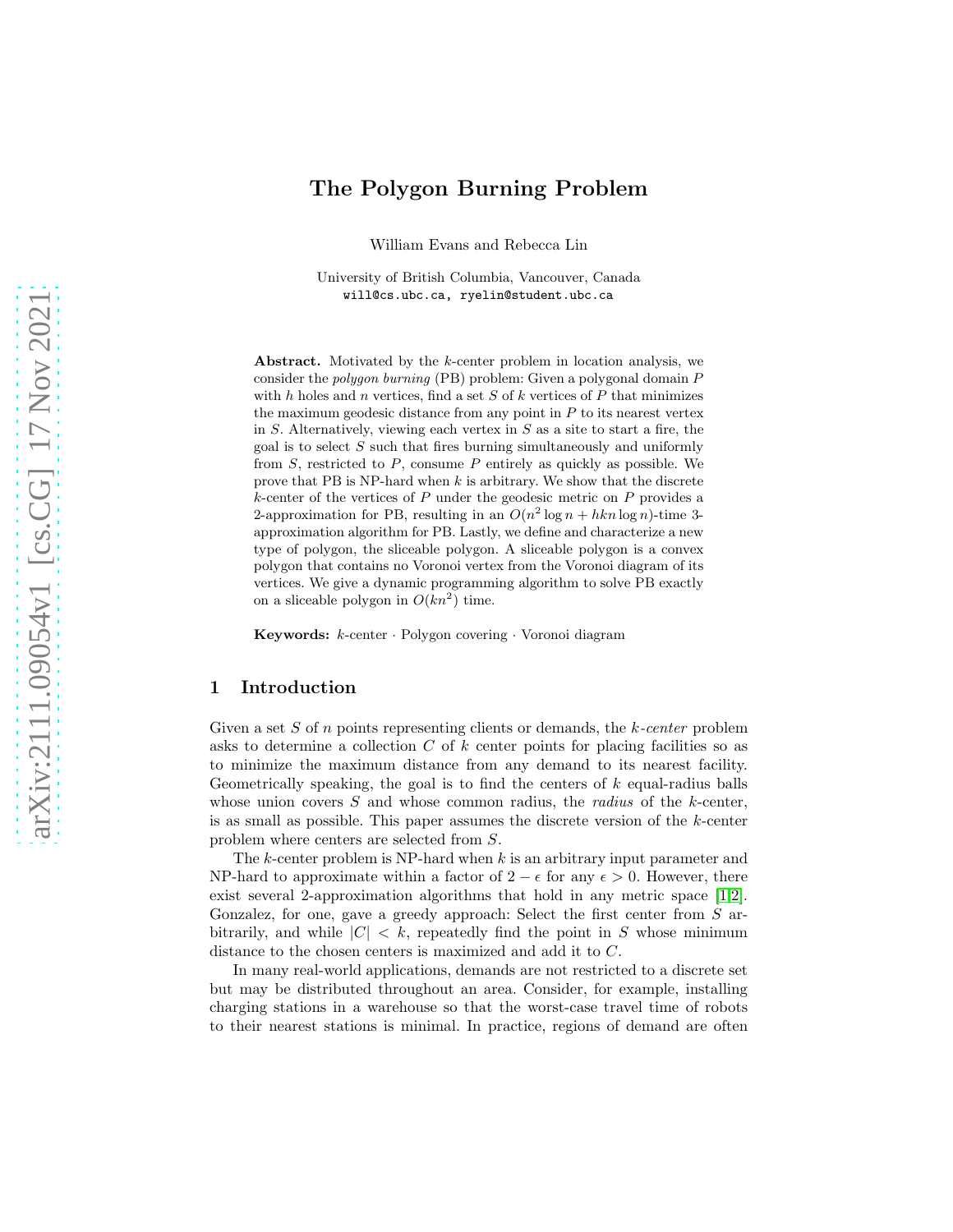modelled using polygonal domains. A *polygonal domain* P with h holes and n vertices is a connected region whose boundary  $\partial P$  comprises n line segments that form  $h+1$  simple closed polygonal chains. If P is without holes, then it is a simple polygon. We define the *geodesic distance*  $d(s, t)$  between any two points  $s, t \in P$  to be the Euclidean length of the shortest path connecting s and t that is contained in P.

Given a polygonal domain  $P$ , the geodesic k-center problem on  $P$  asks to find a set C of k points in P that minimizes the maximum geodesic distance from any point in  $P$  to its closest point in  $C$ . We call  $C$  the k-center of  $P$ . Asano and Toussaint [\[3\]](#page-11-2) gave the first algorithm for computing the 1-center of a simple polygon with *n* vertices; it runs in  $O(n^4 \log n)$  time. This result was later improved by Pollack et al. [\[4\]](#page-11-3) to  $O(n \log n)$ , and recently, Ahn et al. [\[5\]](#page-11-4) presented an optimal linear-time algorithm. Following these explorations, Oh et al. [\[6\]](#page-11-5) gave an  $O(n^2 \log^2 n)$ -time algorithm for computing the 2-center of a simple polygon. However, it appears that no results are known for  $k > 2$  in the case of simple polygons. Likewise, for polygons with one or more holes, results are limited: only the 1-center problem has been solved with a running time of  $O(n^{11} \log n)$  [\[8\]](#page-11-6).

In practice, facilities are often restricted to feasible locations. Hence, there has been some interest in constrained versions of the geodesic k-center problem on polygonal domains. Oh et al. [\[9\]](#page-11-7) considered the problem of computing the 1-center of a simple polygon constrained to a set of line segments or simple polygonal regions in the polygon. Du and Xu [\[7\]](#page-11-8) proposed a 1.8841-approximation algorithm for computing the k-center of a convex polygon P with centers restricted to the boundary of P.

In this paper, we consider a new variant of the geodesic k-center problem that restricts facilities to the vertices of the given polygonal domain. Unlike the original problem and the constrained versions above, our problem is a combinatorial optimization problem: We draw centers from a finite set of points rather than a region in the plane. Viewing each vertex as a potential site to start a fire, we arrive at the following problem formulation we adopt in this paper.

<span id="page-1-0"></span>Definition 1 (Polygon Burning). Given a polygonal domain P with h holes and n vertices and an integer  $k \in [1, n]$ , find a set S of k vertices of P such that P is consumed as quickly as possible when burned simultaneously and uniformly from S.

Section [2](#page-2-0) is devoted to the background required for our study. In Section [3,](#page-2-1) we prove that PB is NP-hard when  $k$  is part of the input. In Section [4,](#page-4-0) we show that the  $k$ -center of the vertices of  $P$  under the geodesic metric on  $P$  provides a 2-approximation for PB on P. This result leads to an  $O(n^2 \log n + hkn \log n)$ time 3-approximation algorithm for PB. Finally, given the NP-hardness of PB in general, we shift our focus to restricted instances. In Section [5,](#page-5-0) we consider convex polygons that contain no Voronoi vertex from the Voronoi diagram of their vertices. We call such instances sliceable. Their structure admits a natural ordering of separable subproblems, permitting an exact  $O(kn^2)$  algorithm using the dynamic programming technique.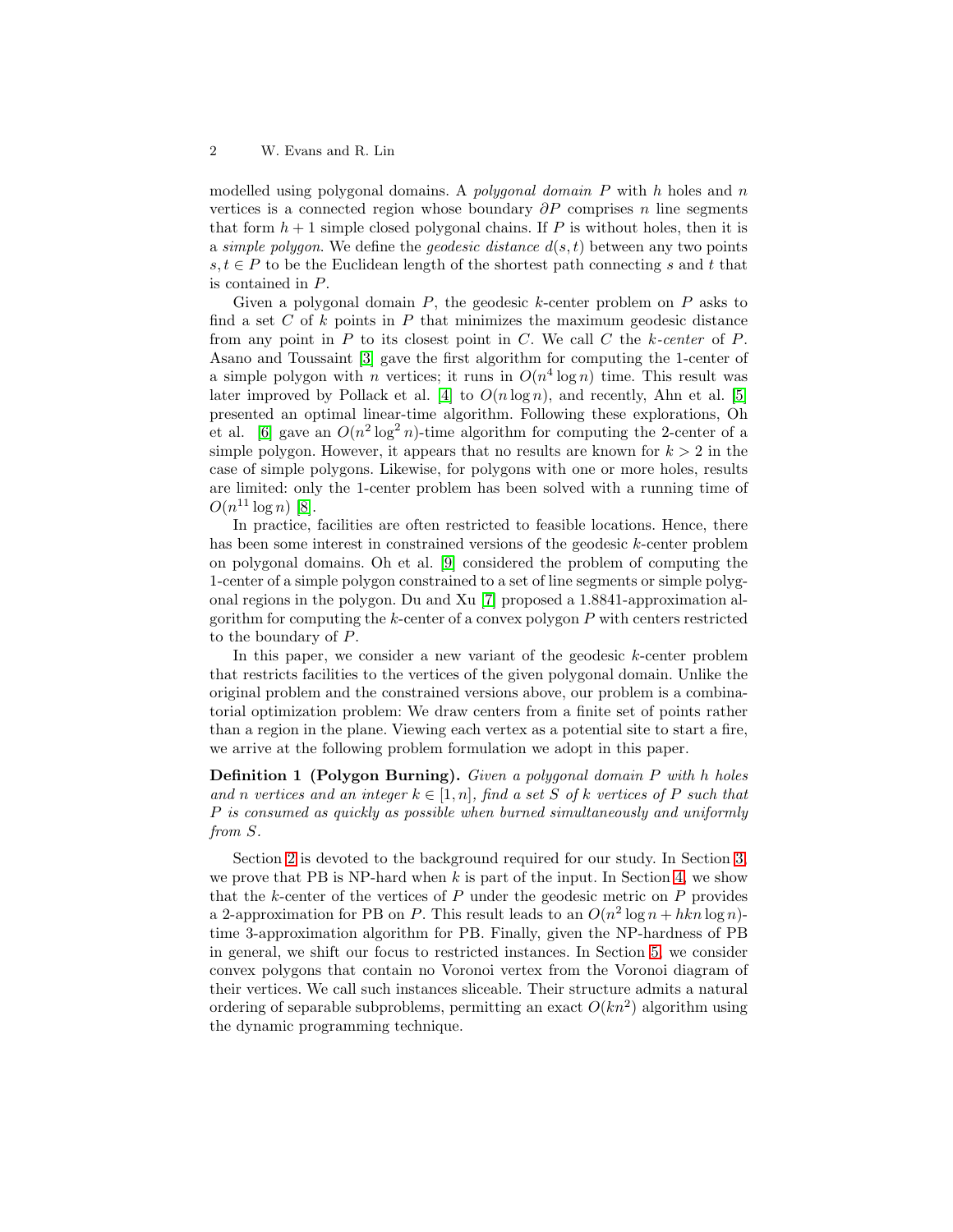## <span id="page-2-0"></span>2 Preliminaries

Unless stated otherwise, the distance metric  $d$  we use on a polygonal domain  $P$ is the geodesic metric on  $P$ . The *diameter* of  $P$ ,  $diam(P)$ , is the largest distance between any two points in P.

Let  $S = \{s_1, s_2, \ldots, s_k\}$  be a set of k points, called sites or burn sites, in a region R. The Voronoi diagram  $VD_R(S)$  of S is the subdivision of R into k Voronoi regions, one per site  $s_i \in S$ , such that any point in the Voronoi region of  $s_i$  is closer to  $s_i$  (using the geodesic metric on R) than to any other site in S. We refer to  $VD_{\mathbb{R}^2}(S)$  as  $VD(S)$ .

Consider a polygonal domain P with vertices  $V = \{v_1, v_2, \ldots, v_n\}$ . Let  $S \subseteq V$ be a selection of  $k$  burn sites. Each Voronoi region  $P_i$  in the Voronoi diagram  $V\mathbb{D}_P(S)$  of S is the set of points in P burned by the fire from site  $s_i \in S$ . We associate with each point  $p$  in  $P_i$  the time it burns, which is the distance travelled by the fire from  $s_i$  to p. It follows that P burns in time  $t_S(P)$  =  $\max_{s_i \in S} \max_{p \in P_i} d(s_i, p)$ . As described in Definition [1,](#page-1-0) PB asks to find a set  $S \subseteq V$ ,  $|S| = k$ , that minimizes  $t_S(P)$ . We let  $S_k(P)$  denote such an optimizing set and let  $\mathsf{OPT}_k(P)$  be the minimum burning time of P.

A geodesic disk of radius r centered at a point  $p \in P$  is the set of points in  $P$  at most geodesic distance  $r$  from  $p$ . By definition, the union of  $k$  geodesic disks of radius  $\mathsf{OPT}_k(P)$  centered at the sites in  $S_k(P)$  contains P. Observe that  $diam(P) \leq 2k \cdot \mathsf{OPT}_k(P)$  since P cannot be covered by k geodesic disks of radius  $\mathsf{OPT}_k(P)$  otherwise. The time to burn P given any non-empty selection of burn sites is at most  $diam(P)$ . Hence any non-empty selection of burn sites in V gives a  $2k$ -approximation for PB with  $k$  sites on  $P$ .

## <span id="page-2-1"></span>3 Hardness

In this section, we show that PB is NP-hard on polygonal domains. We reduce from 4-Planar Vertex Cover (4VPC): Given a planar graph G with max-degree four and an integer  $\kappa$ , does G contain a vertex cover (i.e., a set of vertices  $C \subseteq V(G)$  such that every edge in G contains at least one vertex in C) of size at most  $\kappa$ ? This problem is known to be NP-hard [\[12\]](#page-11-9).

Given an instance  $G, \kappa$  of 4PVC, we construct an equivalent instance of PB. First we compute an orthogonal drawing  $\Gamma$  of G with  $O(n)$  bends on an integer grid of  $O(n^2)$  area (Figure [1a](#page-3-0)) using an  $O(n)$ -time algorithm due to Tomassia and Tollis [\[14\]](#page-12-0). Every edge  $uv \in E(G)$  is represented as a sequence of connected line segments  $\overline{p_1p_2}, \overline{p_2p_3}, \ldots, \overline{p_{i-1}p_i}$  in  $\Gamma$ , denoted  $\Gamma(uv)$ , where  $p_1 = \Gamma(u)$  and  $p_i = \Gamma(v)$  correspond to the endpoints of uv and  $p_2, \ldots, p_{i-1}$  are bends in  $\Gamma(uv)$ . The length  $|\Gamma(uv)|$  of  $\Gamma(uv)$  is the sum of the lengths of its line segments.

Next we transform  $\Gamma$  into a constrained straight-line drawing  $\Pi$  of a subdivision H of G in two steps. First we add a vertex at every bend in  $\Gamma$  (Figure [1b](#page-3-0)). Then we replace each segment  $\overline{p_jp_{j+1}}$   $(1 \leq j \leq i)$  along  $\Gamma(uv)$  with either  $3|\overline{p_jp_{j+1}}|$  or  $3|\overline{p_jp_{j+1}}|+1$  equal-length edges depending on the parity required to ensure that the overall number  $\ell_{uv}$  of segments along  $\Gamma(uv)$  is odd (Figure [1c](#page-3-0)).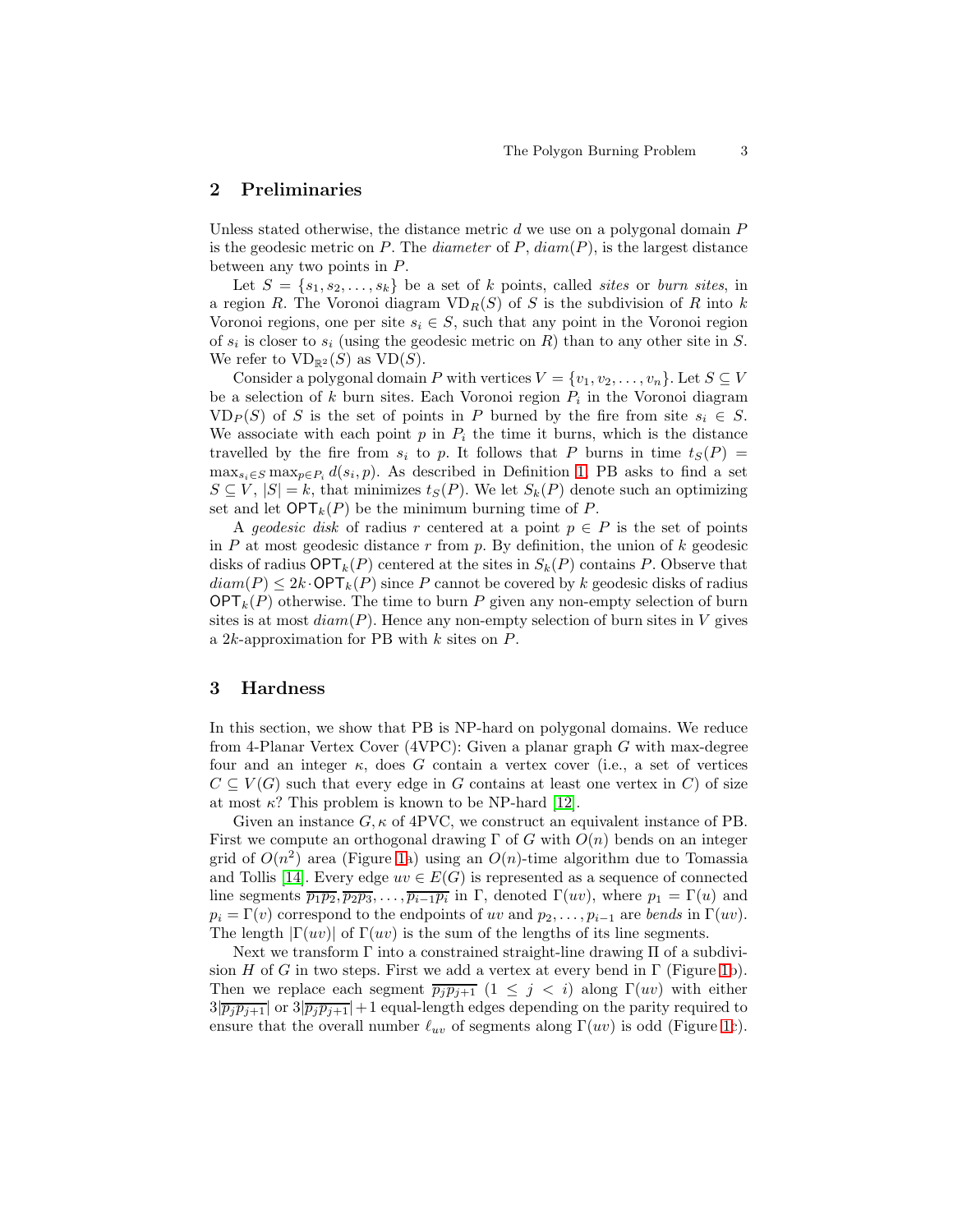

<span id="page-3-0"></span>Fig. 1. (a) A planar orthogonal grid drawing  $\Gamma$  of G, (b) a straight-line grid drawing (step [1](#page-3-1)), and (c) the drawing  $\Pi$  of the subdivision  $H$  of  $G$  satisfying Property 1 and [2](#page-3-2) (step 2).

Property [1](#page-3-1) and [2](#page-3-2) follow from these steps. Property [2](#page-3-2) is due to the fact that a double subdivision of an edge in  $G$  increases the size of any vertex cover of  $G$ by one.

<span id="page-3-1"></span>Property 1. For every  $uv \in E(H)$ ,  $\frac{1}{4} \leq |\Pi(uv)| \leq \frac{1}{3}$ .

<span id="page-3-2"></span>Property 2. G has a vertex cover of size  $\kappa$  if and only if H has a vertex cover of size  $K(G) := \kappa + \frac{1}{2} \sum_{uv \in E} (\ell_{uv} - 1).$ 

Finally, we convert  $\Pi$  into a polygonal domain  $P(G)$  by thickening each line segment in Π as follows. For every vertex  $v \in V(H)$ , we replace  $\Pi(v)$  with a set  $S(v)$  of four vertices at  $\Pi(v) + (-\epsilon, \epsilon)$ ,  $\Pi(v) + (\epsilon, \epsilon)$ ,  $\Pi(v) + (\epsilon, -\epsilon)$ , and  $\Pi(v) + (-\epsilon, -\epsilon)$ , where  $\epsilon < \frac{1}{120}$  is a fixed constant. Let  $R(uv)$  denote the convex hull of  $S(u) \cup S(v)$ . We define  $P(G)$  to be the union of the collection of regions  $R(uv)$  for all  $uv \in E(H)$ .

It is straightforward to verify that the above transformation of an instance G of 4PVC to an instance  $P(G)$  of PB runs in  $O(n)$  time. Furthermore,  $P(G)$ has  $O(n)$  vertices, and the number of bits required in the binary representation of each vertex coordinate is bounded by a polynomial in  $n$ . It remains to demonstrate that:

**Lemma 1.** G has a vertex cover of size at most  $\kappa$  if and only if  $P(G)$  can be burned in time  $\frac{1}{3}+3\epsilon$  using  $K(G)$  sites.

*Proof.* It suffices to show that for any  $uv \in E(H)$ ,  $R(uv)$  can be burned in time  $\frac{1}{3}+3\epsilon$  if and only if at least one vertex in  $S(u) \cup S(v)$  is a burn site. The forward direction follows from observing that  $\frac{1}{3}+3\epsilon$  is a loose upper bound on the burning time of  $R(uv)$  given that a site is located in either  $S(u)$  or  $S(v)$  (Property [1\)](#page-3-1). For the reverse direction, suppose no vertices in  $S(u)$  or  $S(v)$  are selected. We obtain a lower bound on the burning time of  $R(uv)$  by considering the scenario where  $R(uv)$  is burned the quickest: First, for each vertex  $w \in H$  adjacent to either u or v, let every vertex in  $S(w)$  be a burn site. Second, assume u and v have as many adjacent edges as possible in  $E(H)$  to assist in burning  $R(uv)$ . At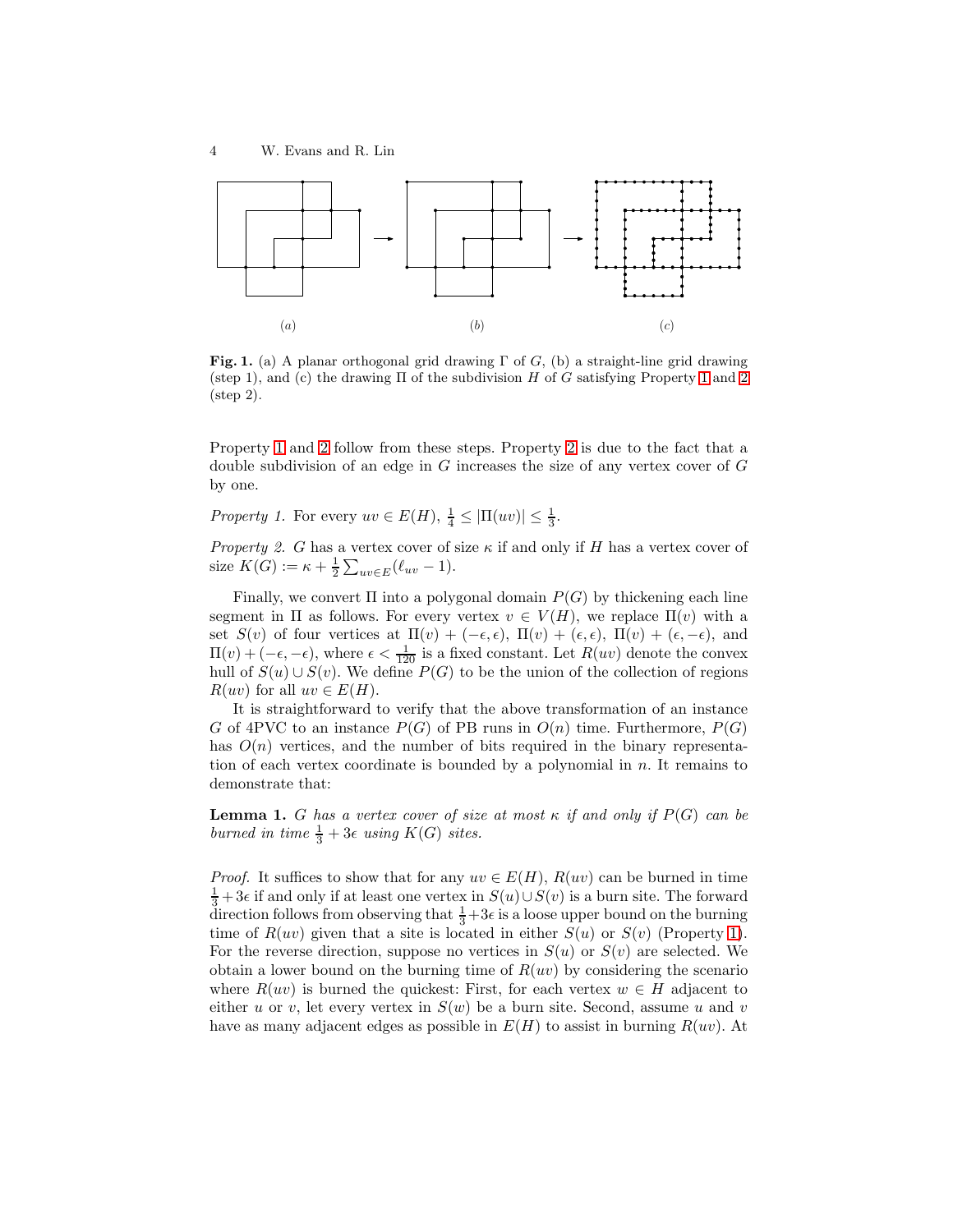

<span id="page-4-1"></span>Fig. 2. A scenario where  $R(uv)$  is burned the quickest assuming that no sites (circled) are selected from either  $S(u)$  or  $S(v)$ . The two dashed lines are the only integer grid lines in the figure.

most one of these two adjacent vertices can have degree greater than two since at most one is on the integer grid, and this vertex, say  $u$ , can have degree at most four. The other vertex  $v$  can have degree two, but its adjacent edges must be colinear in the drawing. Finally, suppose all these edges are as short as possible in the drawing  $\Pi$  ( $\frac{1}{4}$  by Property [1\)](#page-3-1). We find that the burning time of  $R(uv)$ , if no vertex in  $S(u)$  or  $S(v)$  is a site, is bounded below by  $\frac{3}{8} - 2\epsilon > \frac{1}{3} + 3\epsilon$  (see Figure [2\)](#page-4-1). The lemma then follows from Property [2.](#page-3-2) □

As a result, we obtain:

Theorem 1. PB is NP-hard on polygonal domains.

## <span id="page-4-0"></span>4 Approximation by a  $k$ -Center

We present a straightforward 3-approximation algorithm for PB by considering the k-center problem described in the introduction.

**Theorem 2.** The radius of a k-center of the vertices  $V$  of  $P$ , using the geodesic metric on P, provides a 2-approximation of  $\mathsf{OPT}_k(P)$ .

*Proof.* Let  $C \subseteq V$  denote a k-center of V and let r denote its radius. Observe two facts: First,  $\mathsf{OPT}_k(P) \geq r$  since  $P \supseteq V$ . Second, each point  $p \in P$  is within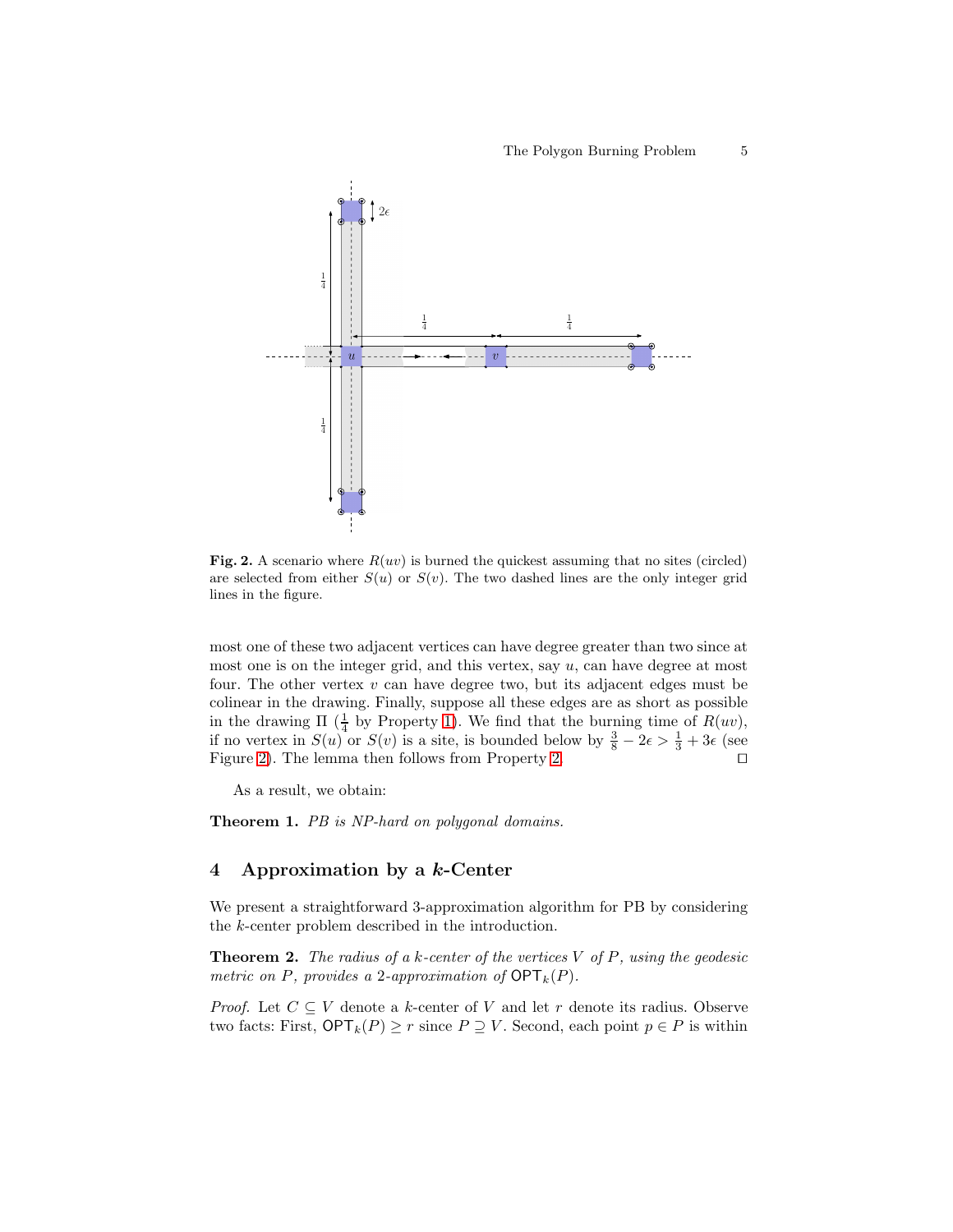$\mathsf{OPT}_k(P)$  of a vertex v of P, and v is at most r from some center c in C. Therefore, by the triangle inequality,  $d(p, c) \le \text{OPT}_k(P) + r \le 2\text{OPT}_k(P)$  as desired. □

Corollary 1. Applying Gonzalez's greedy 2-approximation algorithm for finding a k-center of V yields an  $O(n^2 \log n + hkn \log n)$ -time 3-approximation algorithm for PB on P that uses  $O(n^2)$  space.

*Proof.* The 2-approximation algorithm provides an approximate  $k$ -center of  $V$ whose radius  $r'$  is at most  $2r$  where r, as in the above proof, is the optimal k-center radius. Following that proof, this yields a 3-approximation. The time and space complexity are due to performing  $O(kn)$  geodesic distance queries on P using an algorithm by Guo et al. [\[10\]](#page-11-10). Note, if P is simple, then a 3approximation for PB can be found in  $O(kn \log n)$  time using  $O(n)$  space by the faster geodesic distance queries of Guibas and Hershberger [\[11\]](#page-11-11). ⊓⊔

# <span id="page-5-0"></span>5 Sliceable Polygons

**Definition 2.** A sliceable polygon P is convex and contains no Voronoi vertex from the Voronoi diagram  $VD(V)$  of its vertices V.

Every Voronoi edge in  $VD(V)$  that intersects P slices through P (Figure [3\)](#page-5-1). We can solve PB on  $P$  using dynamic programming, as  $P$  admits a total ordering of vertices with the property that if  $u < v < w$  are burn sites, then the region of P burned by u does not share a boundary with the region of P burned by  $w$  (Lemma [2\)](#page-6-0). We start with a simple example that indicates the use of this property.



<span id="page-5-1"></span>Fig. 3. A sliceable polygon P overlaid with the Voronoi diagram (dashed) of its vertices. By Lemma [2,](#page-6-0) the region of  $P$  (shaded) burned by a site  $v$  separates the regions burned by sites (circled) before  $v$  in the ordering from regions burned by sites after  $v$ , no matter what those sites are. This holds for every  $v$ .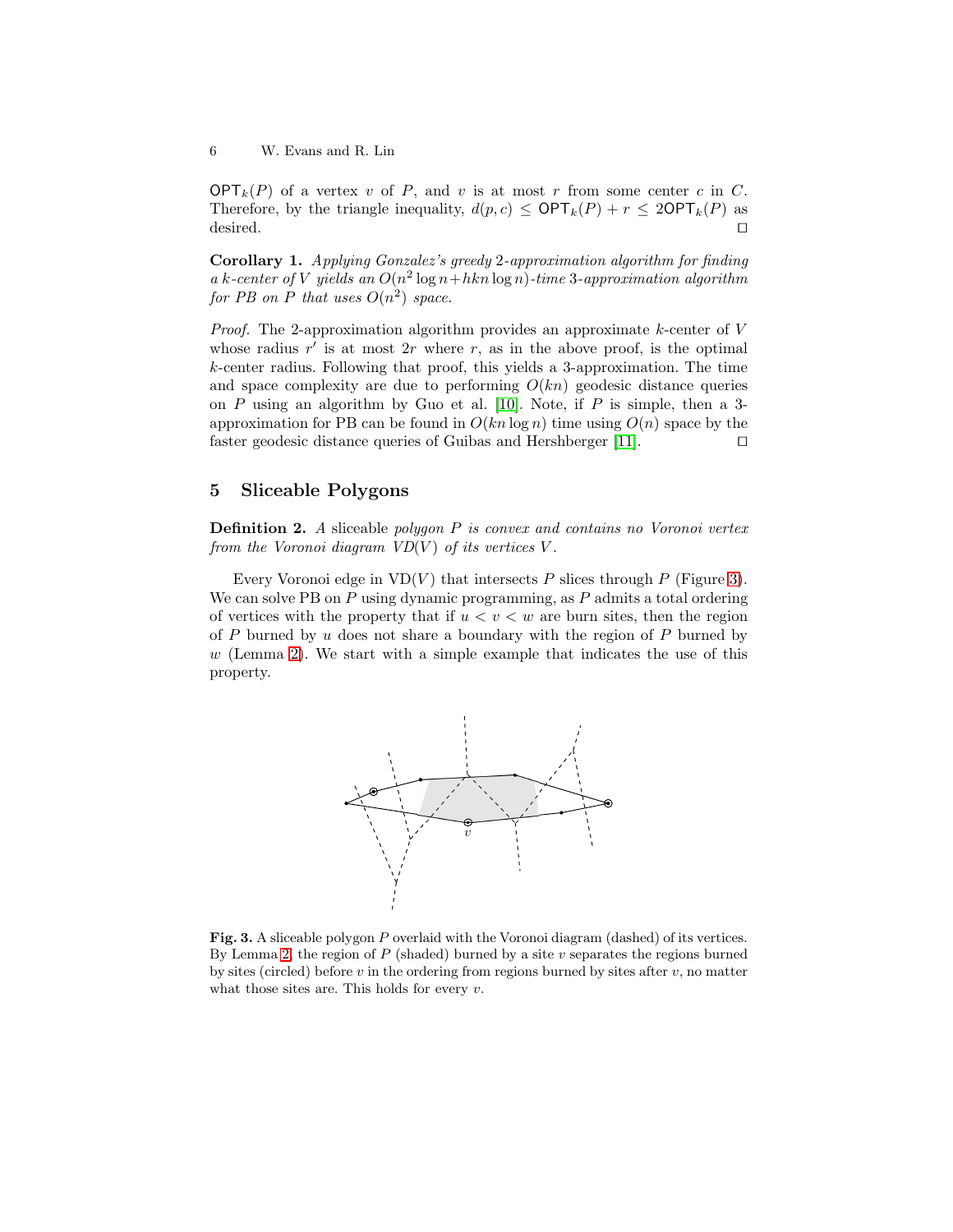#### 5.1 Polygons in One Dimension

Let P be a 1-dimensional polygon with n vertices  $v_1, v_2, \ldots, v_n$  ordered by xcoordinate. Let  $P[i, j]$  be the segment of P from  $v_i$  to  $v_j$ . The minimum time to burn  $P$  using  $k$  sites is

$$
\text{OPT}_k(P) = \begin{cases} \min_{i \in [n]} \max\{d(v_1, v_i), \text{LNR}(i, k-1)\} & \text{if } k > 0\\ \infty & \text{otherwise,} \end{cases}
$$

where  $d(v_1, v_i)$  is the time to burn  $P[1, i]$  from site  $v_i$  and  $\text{LNR}(i, k)$  denotes the minimum time to burn  $P[i, n]$  using k sites in addition to  $v_i$ . If  $k > 0$ , then  $\text{LNR}(i, k)$  is achieved by choosing the next site  $v_j$   $(i < j \leq n)$  to minimize the larger of two values: (i) the time  $d(v_i, v_j)/2$  to burn P between  $v_i$  and  $v_j$  and (ii) the minimum time to burn  $P[j, n]$  knowing  $v_j$  is a burn site with  $k-1$  burn sites remaining. If  $k = 0$ , no sites are allowed beyond  $v_i$ , in which case the minimum time to burn  $P[i, n]$ , with  $v_i$  a burn site, is  $d(v_i, v_n)$ .

$$
LNR(i,k) = \begin{cases} \min_{i < j \le n} \max\{d(v_i, v_j)/2, \text{LNR}(j, k-1)\} & \text{if } k > 0, \\ d(v_i, v_n) & \text{otherwise.} \end{cases}
$$

This recurrence relation relies only on the property that any burn site preceding the burn site  $v_i$  is farther from every point in  $P[i, j]$  than  $v_i$  for  $j > i$ . We will prove a similar property for sliceable polygons.

A dynamic programming algorithm follows directly from the recurrence.

**Theorem 3.** PB can be solved in  $O(kn^2)$  time on a 1-dimension polygon with n vertices.

Proof. (Sketch) Use dynamic programming. Two observations hold on each iteration of the algorithm: (i) The choice of the following site  $v_j$  is unaffected by the sites selected before the current site  $v_i$ , and (ii) we evaluate every possible choice  $v_i$  and take the best amongst them. The natural ordering of subproblems implied by (i) combined with the virtue of an exhaustive search as noted in (ii) allows us to successfully compute the solution to the original problem from the solutions to the recursive subproblems.

The algorithm populates a table of size  $O(kn)$ . To fill each entry, it computes the minimum of  $O(n)$  previous entries. Therefore, the total running time is  $O(kn^2)$ . ). ⊓⊔

#### <span id="page-6-0"></span>5.2 Ordering

**Lemma 2.** The vertices of a sliceable polygon P can be ordered such that for any burn sites  $u < v < w$ , the region of P burned from u does not share a boundary with the region in P burned from w.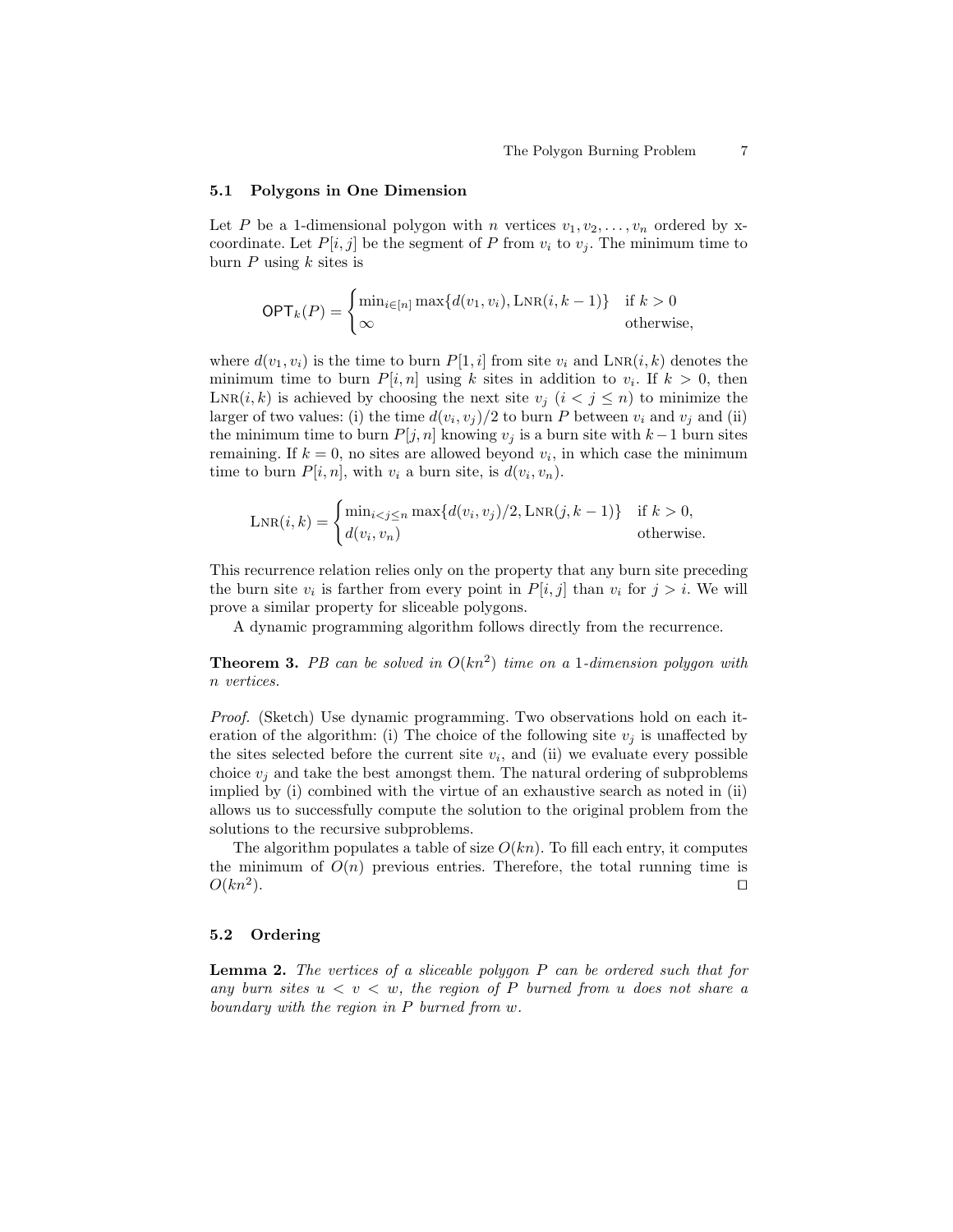8 W. Evans and R. Lin



<span id="page-7-0"></span>Fig. 4. Quadrilateral urst is reflex at  $u$ , a contradiction establishing (P1).

*Proof.* We first prove that (P1) each Voronoi region in  $VD_P(V)$  shares a boundary with at most two other Voronoi regions. Then we show that (P2) the graph joining two vertices if they share such a boundary is connected and thus forms a path, which defines an ordering of vertices required by the lemma. (The path can be directed in two ways, either of which defines such an ordering.)

For  $(P1)$ , suppose for the sake of contradiction that vertex u of P forms Voronoi edges in  $VD(V)$  that cross P with three other vertices, say r, s, and t. Since  $P$  is sliceable, the endpoints (Voronoi vertices) of these Voronoi edges lie outside P.

Let  $P'$  be the convex hull of  $\{u, r, s, t\}$ . The Voronoi edge between u and r in  $VD({u,r,s,t})$  contains the corresponding Voronoi edge in  $VD(V)$  since every point that is closest to  $u$  and  $r$  among all vertices of  $V$  is still closest to  $u$  and  $r$ among a subset of  $V$ . The same is true for the Voronoi edges between  $u$  and  $s$  and between u and t. Thus, since all three of these Voronoi edges cross  $P$  in  $VD(V)$ the corresponding edges in  $VD({u,r,s,t})$  cross P and hence cross  $P' \subseteq P$  as well. It follows that a sliceable polygon  $P$  with a vertex  $u$  that creates Voronoi edges crossing  $P$  with three different vertices  $r$ ,  $s$ , and  $t$  implies the existence of a sliceable quadrilateral  $P'$  with the same property. To obtain a contradiction and establish (P1), we will argue that no such quadrilateral exists.

Assume r, s, and t are labelled so that the circumcentres  $c_1$  of  $\triangle$ urs and  $c_2$  of  $\triangle$ ust are the two Voronoi vertices shared by these three Voronoi edges. Since the boundary of the Voronoi region of  $u$  intersects  $P'$  in three segments that do not contain  $c_1$  or  $c_2$ ,  $c_1$  lies on the side of the line through rs opposite u and  $c_2$  lies on the side of the line through st opposite of u. It follows that ∠rus and ∠sut are obtuse. Thus the interior angle of  $P'$  at u is greater than  $\pi$ , contradicting the convexity of  $P'$  (Figure [4\)](#page-7-0). This result establishes (P1).

For (P2), assume for a contradiction that the graph has more than one connected component. Then no inter-component vertices form Voronoi boundaries with each other in  $VD_P(V)$ . It follows that the fires burning from separate connected components never meet, and hence P cannot be burned entirely. This contradiction establishes (P2). ⊓⊔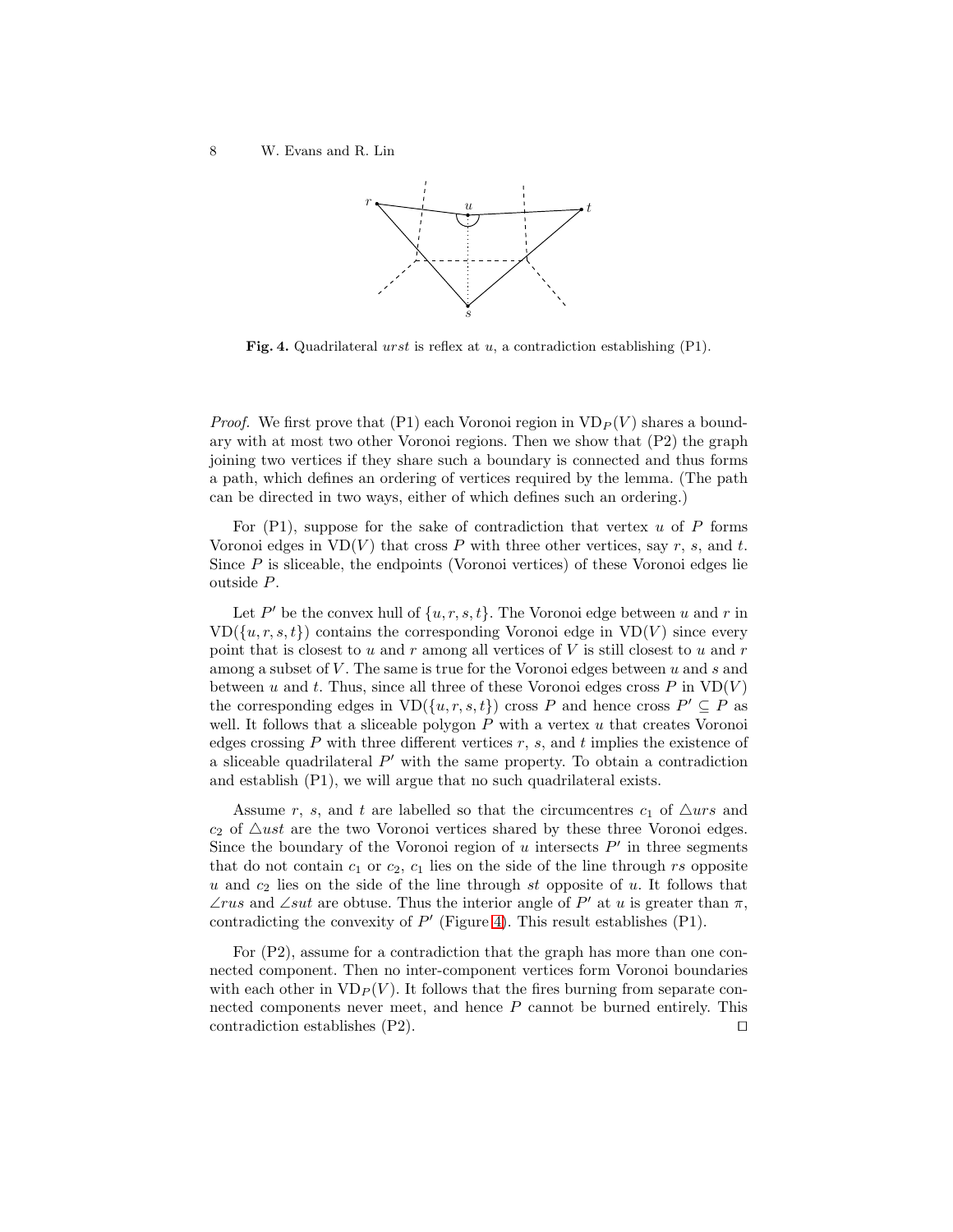#### 5.3 Sliceability of Subsets

In this section, we study the sliceability of subsets of sliceable polygons. In particular, we show that a sliceable polygon P contains no Voronoi vertex from VD(S) for any subset  $S \subseteq V$ . While the existence of a dynamic programming algorithm does not require this result, it adds to our characterization of sliceable polygons and allows us to define a simpler recurrence for PB on P which yields a faster dynamic programming algorithm.

The *Delaunay triangulation* of a set S of sites, denoted  $DT(S)$ , is the dual graph of  $VD(S)$ . It is a triangulation of S such that no circumcircle of any triangle in  $DT(S)$  contains a site. The circumcenters of the triangles are the vertices of  $VD(S)$ .

<span id="page-8-1"></span>**Lemma 3.** Let  $T$  be a triangulation of a convex polygon  $P$ . Suppose there exist adjacent triangles par and prs in  $T$  that form a convex quadrilateral. If P contains the circumcenter of  $\triangle pqr$  and s is interior to the circumcircle of  $\triangle pqr$ , then P contains the circumcenter of  $\triangle pqs$  or the circumcenter of  $\triangle qrs$ , or both.

Proof. Assume the vertices of quadrilateral pars are labelled in counter-clockwise order. By the conditions of the lemma, triangles pqs and qrs form the Delaunay triangulation of quadrilateral pqrs. Orient P so that  $\overline{pq}$  is aligned with the x-axis with r and s lying above it (Figure [5\)](#page-8-0). Let  $f, g$ , and h denote the circumcenters of  $\triangle pqr$ ,  $\triangle pqs$ , and  $\triangle qrs$ , respectively. Since r lies outside  $C_{pqs}$  above  $\overline{qs}$ ,  $C_{pqs}$ lies below  $C_{pqr}$ , implying that g is below f. Similarly, since p lies outside  $C_{qrs}$ left of  $\overline{qs}$ ,  $C_{qrs}$  lies right of  $C_{pqr}$ , which implies that h is right of f. To prove that either g or h lies in  $P$  given that  $f$  is in  $P$ , consider two cases:



<span id="page-8-0"></span>**Fig. 5.** Illustration of Case 1 (left) and Case 2 (right) of Lemma [3](#page-8-1) with  $C_{pqr}$  (solid),  $C_{pqs}$  and  $C_{qrs}$  (dotted), and  $VD({p, q, r, s})$  (dashed).

Case 1: Suppose h lies on or left of  $\overline{qr}$ . Let m be the midpoint of  $\overline{qr}$ . Since h is right of f and both f and h lie on the bisector of q and r, h lies along  $\overline{fm}$ . Hence, by the convexity of  $P$ ,  $h$  lies in  $P$ .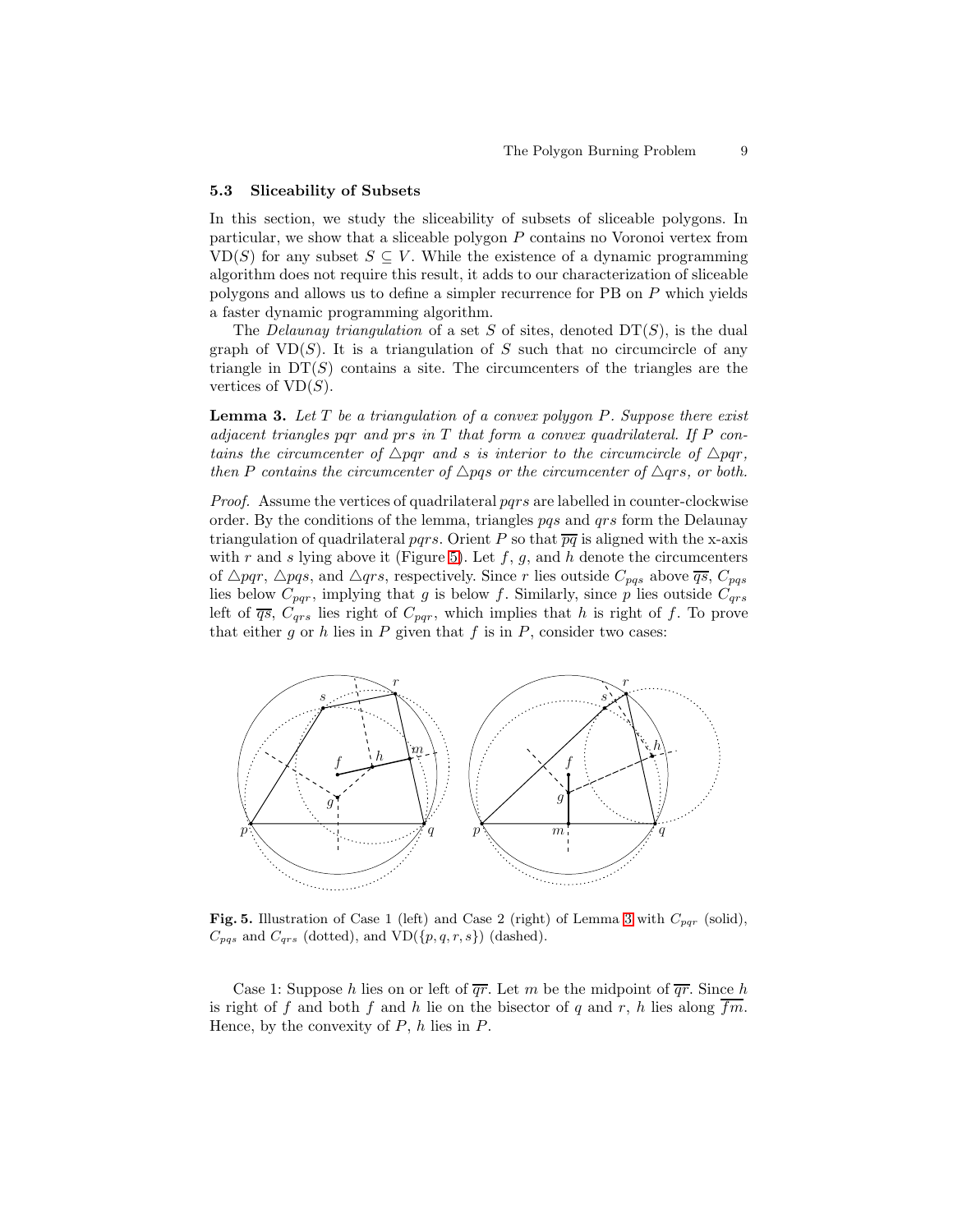10 W. Evans and R. Lin

Case 2: Otherwise, h lies right of  $\overline{qr}$ . Then  $\angle qsr > \frac{\pi}{2}$ . We show that g must lie on or above  $\overline{pq}$  in this scenario. Assume for a contradiction that g lies below  $\overline{pq}$ . Then  $\angle psq > \frac{\pi}{2}$ . This yields  $\angle psr = \angle psq + \angle qsr > \pi$ , which implies that P is not convex. This contradiction establishes that g lies above  $\overline{pq}$ . By the same analysis provided in the previous case, we conclude that P contains g.  $□$ 

<span id="page-9-0"></span>**Lemma 4.** Consider a triangulation  $T$  of a convex polygon  $P$ . If  $P$  contains the circumcenter of a triangle in  $T$ , then it contains the circumcenter of a triangle in the Delaunay triangulation  $DT(V)$  of V.

*Proof.* Let  $\overline{pr}$  be an edge in T incident to two triangles par and prs that form a convex quadrilateral. We say  $\overline{pr}$  is an *illegal edge* if s lies in  $C_{pqr}$ . A new triangulation T' of P can be obtained from T by replacing  $\overline{pr}$  with  $\overline{qs}$ . This edge flip operation creates  $\triangle pqs$  and  $\triangle qrs$  in place of  $\triangle pqr$  and  $\triangle prs$ . If  $\overline{pr}$  is illegal, then, by Lemma [3,](#page-8-1) P contains the circumcenter of  $\triangle pqs$  or  $\triangle qrs$  (or both) if it contains the circumcenter of  $\triangle pqr$  or  $\triangle prs$ . More generally, assuming that  $T'$  is obtained by flipping an illegal edge in  $T$ ,  $P$  contains the circumcenter of some triangle in  $T'$  if it contains the circumcenter of some triangle in  $T$ . We can compute  $DT(V)$  by flipping illegal edges in T until none exist [\[13\]](#page-12-1). Therefore, by repeated application of Lemma [3,](#page-8-1) P contains the circumcenter of some triangle in DT(V) if it contains the circumcenter of some triangle in T.  $\Box$ 

<span id="page-9-1"></span>**Theorem 4.** If a convex polygon  $P$  does not contain the circumcenter of any triangle in  $DT(V)$ , then P does not contain the circumcenter of any triangle in  $DT(S)$  for any  $S \subseteq V$ .

Proof. For completeness, we restate the theorem in terms of Voronoi diagrams. If a convex polygon P does not contain any Voronoi vertex of  $VD(V)$ , then P does not contain any Voronoi vertex of  $VD(S)$  for any  $S \subseteq V$ .

We provide a contrapositive proof. Suppose  $P$  contains the circumcenter of  $\triangle pqr$  in DT(S). Let T be any triangulation of P containing  $\triangle pqr$ . Of course,  $P$  contains the circumcenter of a triangle in  $T$ , implying that  $P$  contains the circumcenter of a triangle in DT(V) by Lemma [4.](#page-9-0) □

<span id="page-9-2"></span>**Corollary 2.** If P is sliceable, then the convex hull of S is sliceable for any  $S \subseteq V.$ 

*Proof.* Since P contains no Voronoi vertex of  $VD(S)$  for any  $S \subseteq V$  by Theo-rem [4,](#page-9-1) neither does any subset of P, including the convex hull of S. □

### 5.4 Dynamic Programming Algorithm

Let P be a sliceable polygon. The ordering of its vertices  $v_1, v_2, \ldots, v_n$  as defined in Lemma [2](#page-6-0) permits a dynamic programming algorithm similar to the one used for 1-dimensional polygons that solves PB on P.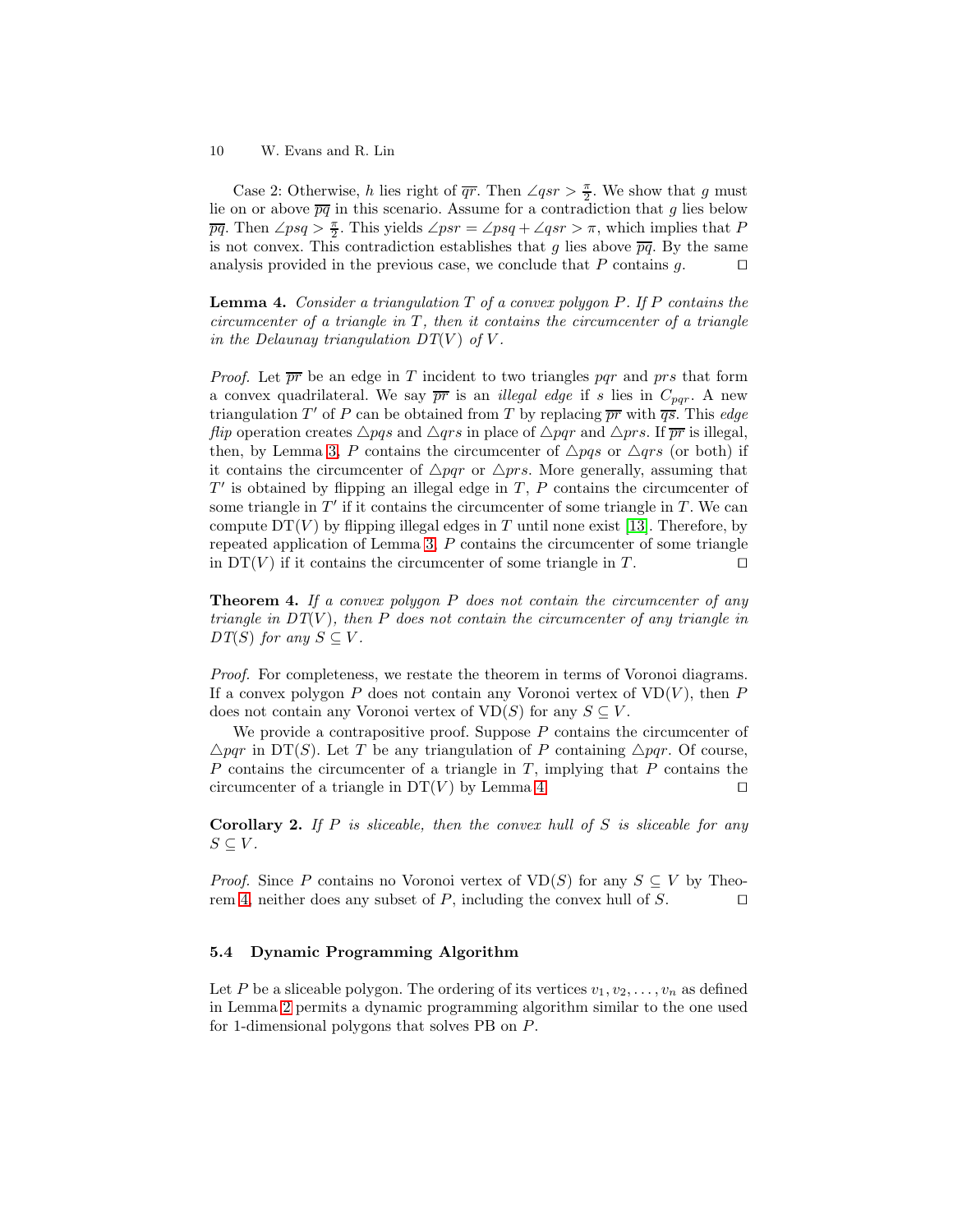Let  $\text{SLB}(i, k)$  denote the minimum time to burn the subset of P from the bisector of  $\overline{v_{i-1}v_i}$  onward given that  $v_i$  is a burn site and k sites remain to be chosen.

$$
SLB(i,k) = \begin{cases} \min_{i < j \le n} \max\{d(v_j, p_{ij}), d(v_j, q_{ij}), SLB(j, k-1)\} & \text{if } k > 0, \\ d(v_i, v_n) & \text{otherwise,} \end{cases}
$$

where  $p_{ij}$  and  $q_{ij}$  represent the intersections of the bisector of  $\overline{v_i v_j}$  with  $\partial P$ . It follows that the minimum time to burn  $P$  using  $k$  sites is

$$
\mathsf{OPT}_k(P) = \begin{cases} \min_{i \in [n]} \max\{d(v_1, v_i), \text{SLB}(i, k-1)\} & \text{if } k > 0\\ \infty & \text{otherwise.} \end{cases}
$$



<span id="page-10-0"></span>Fig. 6. Region  $P_j$  (shaded) induced by sites  $v_i$ ,  $v_j$ , and  $v_\ell$  (circled), overlaid with the distances considered by algorithm (dotted).

Theorem 5. Using a dynamic programming algorithm, PB can be solved in  $O(kn^2)$  time on a n-vertex sliceable polygon.

*Proof.* (Sketch) We prove that the recurrence for  $\text{SLB}(i, k)$  is correct by showing that the maximum distance from burn site  $v_j$  to a point in the region  $P_j$  that is burnt by  $v_i$  is correctly calculated in  $\text{SLB}(i, k)$ . Let  $v_i$  be the burn site preceding  $v_j$ , and  $v_\ell$  be the burn site following  $v_j$  in the vertex ordering. The region  $P_j$  is bounded by the perpendicular bisectors of segments  $\overline{v_i v_j}$  and  $\overline{v_j v_\ell}$  which intersect P in segments  $\overline{p_{ij}q_{ij}}$  and  $\overline{p_{j\ell}q_{j\ell}}$  respectively (Figure [6\)](#page-10-0). It suffices to show that the time to burn  $P_j$  from  $v_j$  is the larger of max $\{d(v_j, p_{ij}), d(v_j, q_{ij})\}$ , considered in SLB(i, k), and max $\{d(v_j, p_{j\ell}), d(v_j, q_{j\ell})\}$ , considered in SLB(j, k – 1). If no site precedes  $v_i$  then the recurrence correctly uses  $d(v_1, v_j)$  instead of  $\max\{d(v_i, p_{ij}), d(v_i, q_{ij})\}.$  Likewise, if no site follows  $v_i$  then the recurrence correctly uses  $d(v_j, v_n)$  instead of max $\{d(v_j, p_{j\ell}), d(v_j, q_{j\ell})\}.$ 

Suppose for the sake of contradiction that there exists a vertex u of P in  $P_j$ such that the circle C centered at  $v_j$  through u contains  $P_j$ .

First,  $\angle v_j u v_i$  is acute since for  $P_j$  to lie inside C, both edges of  $P_j$  incident to u must form acute angles with its radius  $v_iu$ . Hence, since P is convex, both the edge  $uv_i$  and the edge  $uv_\ell$  form an acute angle with  $v_iu$ . Second, both  $v_i$  and  $v_{\ell}$  lie outside the circle with *diameter*  $v_i u$ , otherwise u would be closer to  $v_i$  or  $v_{\ell}$  than to  $v_j$  and hence not be burned by  $v_j$ . This implies that  $\angle uv_i v_j$  is acute. Finally, (i) if  $v_i < u < v_j$  in the vertex ordering then  $\angle v_i v_j u$  is acute, otherwise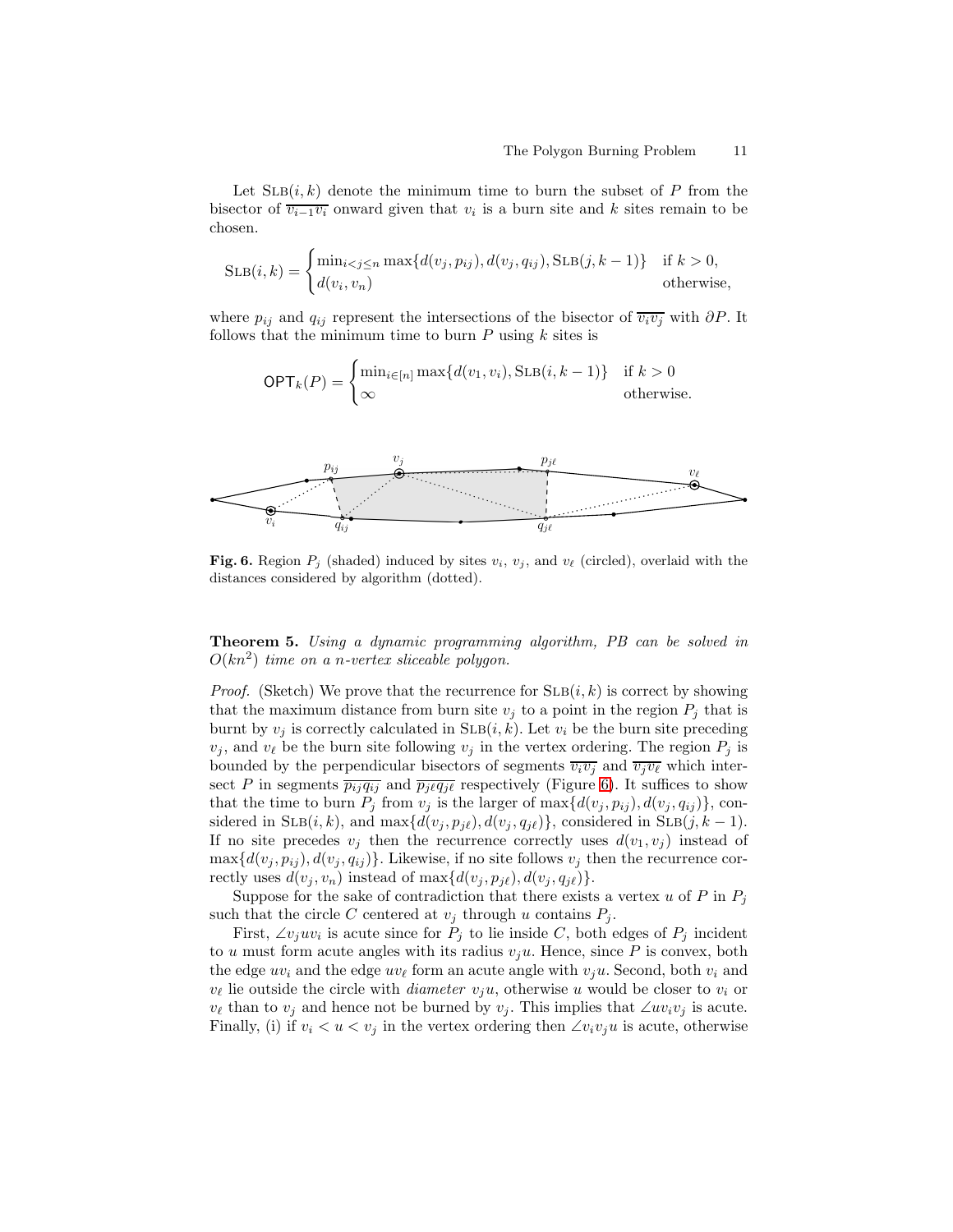12 W. Evans and R. Lin

the perpendicular bisector of  $uv_j$  would not separate  $v_i$  from  $v_j$  which violates the properties of the ordering. Similarly, (ii) if  $v_j < u < v_\ell$  then  $\angle v_j v_\ell u$  is acute.

Combining these three observations, we have in case (i) that  $\triangle v_i u v_j$  is acute and in case (ii) that  $\Delta v_i u v_\ell$  is acute, both of which contradict Corollary [2.](#page-9-2) □

# 6 Conclusion

In this paper, we proved PB to be NP-hard on general polygonal domains. Nevertheless, the hardness for simple and convex polygons remains open. In addition, we gave an  $O(n^2 \log n + hkn \log n)$ -time 3-approximation algorithm for PB. Finally, we considered sliceable polygons on which we can obtain a dynamic programming solution for PB. Avenues for future research are to improve the approximation algorithm, to expand the class of polygons solvable using dynamic programming, and to resolve the complexity of PB on simple polygons.

# <span id="page-11-0"></span>References

- 1. Gonzalez, T.: Clustering to minimize the maximum intercluster distance. Theoretical Computer Science 38, 293–306 (1985)
- <span id="page-11-1"></span>2. Hochbaum, D., Shmoys, D.: A Best Possible Heuristic for the k-Center Problem. Mathematics of Operations Research 10(2), 180–184 (1985)
- <span id="page-11-2"></span>3. Asano, T., Toussaint, G.: Computing the Geodesic Center of a Simple Polygon. In: Johnson, D., Toussaint, G. (eds.) Discrete Algorithms and Complexity, pp. 65–79 (1987).<https://doi.org/10.1016/B978-0-12-386870-1.50010-1>
- <span id="page-11-3"></span>4. Pollack, R., Sharir, M., Rote, G.: Computing the geodesic center of a simple polygon. Discrete Computational Geometry 4, 611–626 (1989)
- <span id="page-11-4"></span>5. Ahn, H., Luis, B., Bose, P., De Carufel, J., Korman, M., Oh, E.: A linear-time algorithm for the geodesic center of a simple polygon. Discrete & Computational Geometry, 56(4), 836—859 (2016)
- <span id="page-11-5"></span>6. Oh, E., De Carufel, J., Ahn, H.: The geodesic 2-center problem in a simple polygon. Computational Geometry, 74, 21–37 (2018)
- <span id="page-11-8"></span>7. Du, H., Xu Y.: An approximation algorithm for k-center problem on a convex polygon. Journal of Combinatorial Optimization 27(3):504—518 (2014)
- <span id="page-11-6"></span>8. Wang. H.: On the Geodesic Centers of Polygonal Domains. In: Sankowski, P., Zaroliagis, C. (eds.) ESA 2016, LIPIcs, vol. 57, pp 77:1–77:17, Schloss Dagstuhl–Leibniz-Zentrum fuer Informatik, Dagstuhl (2016). <https://doi.org/10.4230/LIPIcs.ESA.2016.77>
- <span id="page-11-7"></span>9. Oh, E., Son, W., Ahn., H.: Constrained Geodesic Centers of a Simple Polygon. In: Pagh, R. (ed.) SWAT 2016, LIPIcs, vol. 53, pp. 29:1– 29:13. Schloss Dagstuhl–Leibniz-Zentrum fuer Informatik, Dagstuhl (2015). <https://doi.org/10.4230/LIPIcs.SWAT.2016.29>
- <span id="page-11-10"></span>10. Guo, H., Maheshwari, A., Sack, J.: Shortest Path Queries in Polygonal Domains. In: Fleischer, R., Xu, J. (eds.) AAIM 2008, LNCS, vol. 5034, pp. 200–211. Springer, Heidelberg (2008). [https://doi.org/10.1007/978-3-540-68880-8](https://doi.org/10.1007/978-3-540-68880-8_20) 20
- <span id="page-11-11"></span>11. Guibas, J., Hershberger, J.: Optimal shortest path queries in a simple polygon. Journal of Computer and System Sciences 39(2), 126–152 (1989)
- <span id="page-11-9"></span>12. Garey, M., Johnson, D.: Computers and Intractability: A Guide to the Theory of NP-Completeness. W. H. Freeman & Co., New York (1979)